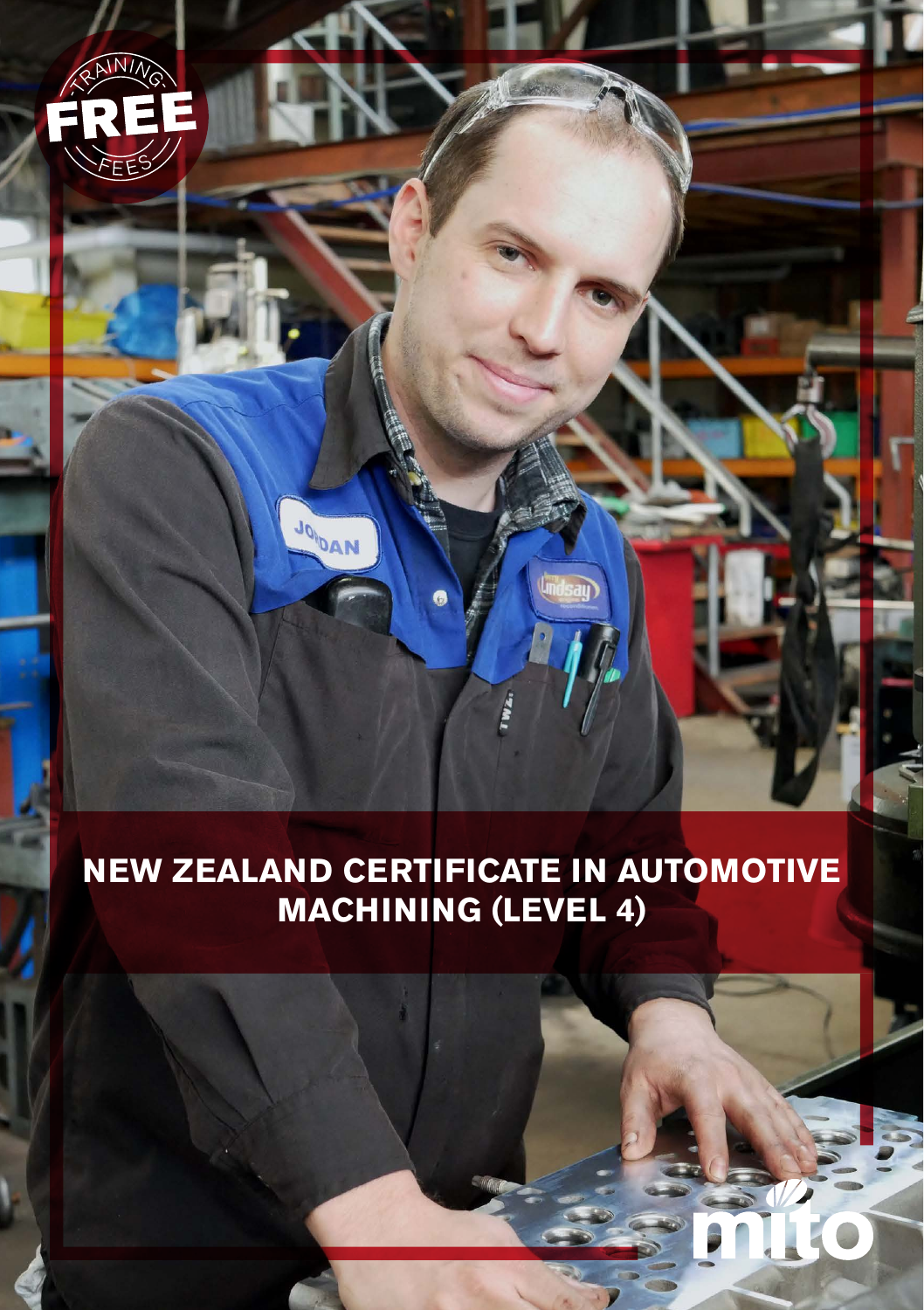Designed in consultation with industry, this programme will provide you with the skills and knowledge required to safely and effectively diagnose and repair automotive engine components in a range of vehicles.

#### Programme Outline

The Level 4 programme is expected to take 2 years to complete.

The training programme includes a mix of practical training and assessment, undertaken in the workplace, and eLearning, allowing you to complete theory elements of the programme at your own pace. You will have access to videos, learning activities and course assessments, which can be easily accessed at any time and from any device – mobile phone, tablet or PC.

| <b>QUALIFICATION OUTCOMES</b> |                                                                                                             | <b>LEVEL</b> | <b>CREDITS</b> |
|-------------------------------|-------------------------------------------------------------------------------------------------------------|--------------|----------------|
| <b>OUTCOME 1</b>              | Respond to technical issues to maintain a<br>safe and effective automotive machining<br>workplace           |              | 10             |
| <b>OUTCOME 2</b>              | Measure, calculate and analyse faults to<br>determine the serviceability of automotive<br>engine components |              | 25             |
| <b>OUTCOME 3</b>              | Apply a range of machining processes<br>to rectify engine faults and carry out<br>cylinder head repairs     |              | 100            |
| <b>OUTCOME 4</b>              | Investigate and identify engine failure                                                                     |              | 15             |

### Entry Requirements

You must be employed full-time in the industry to enrol in this programme.

### Programme Fee

There is no training fee for this programme until 31 December 2022.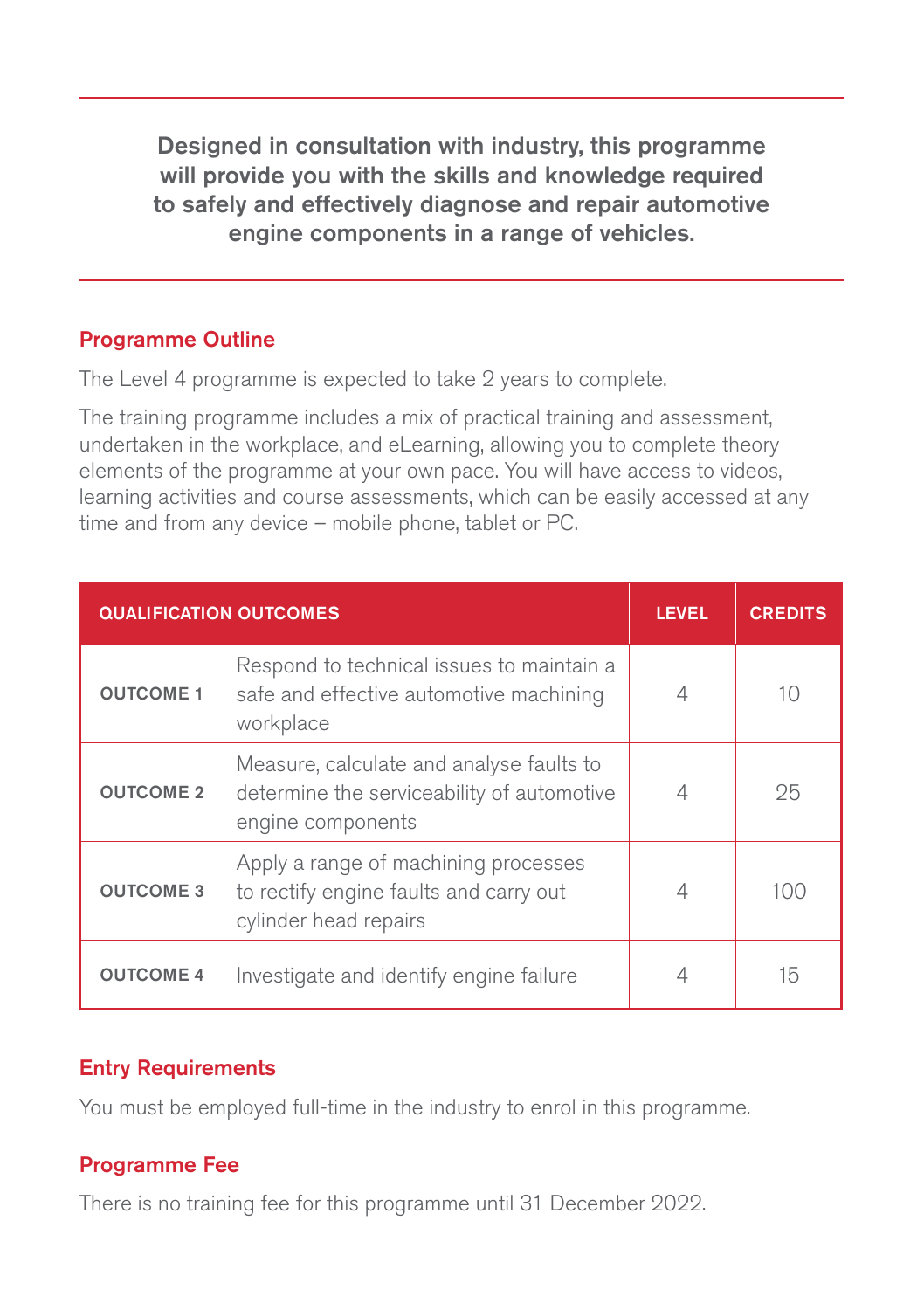